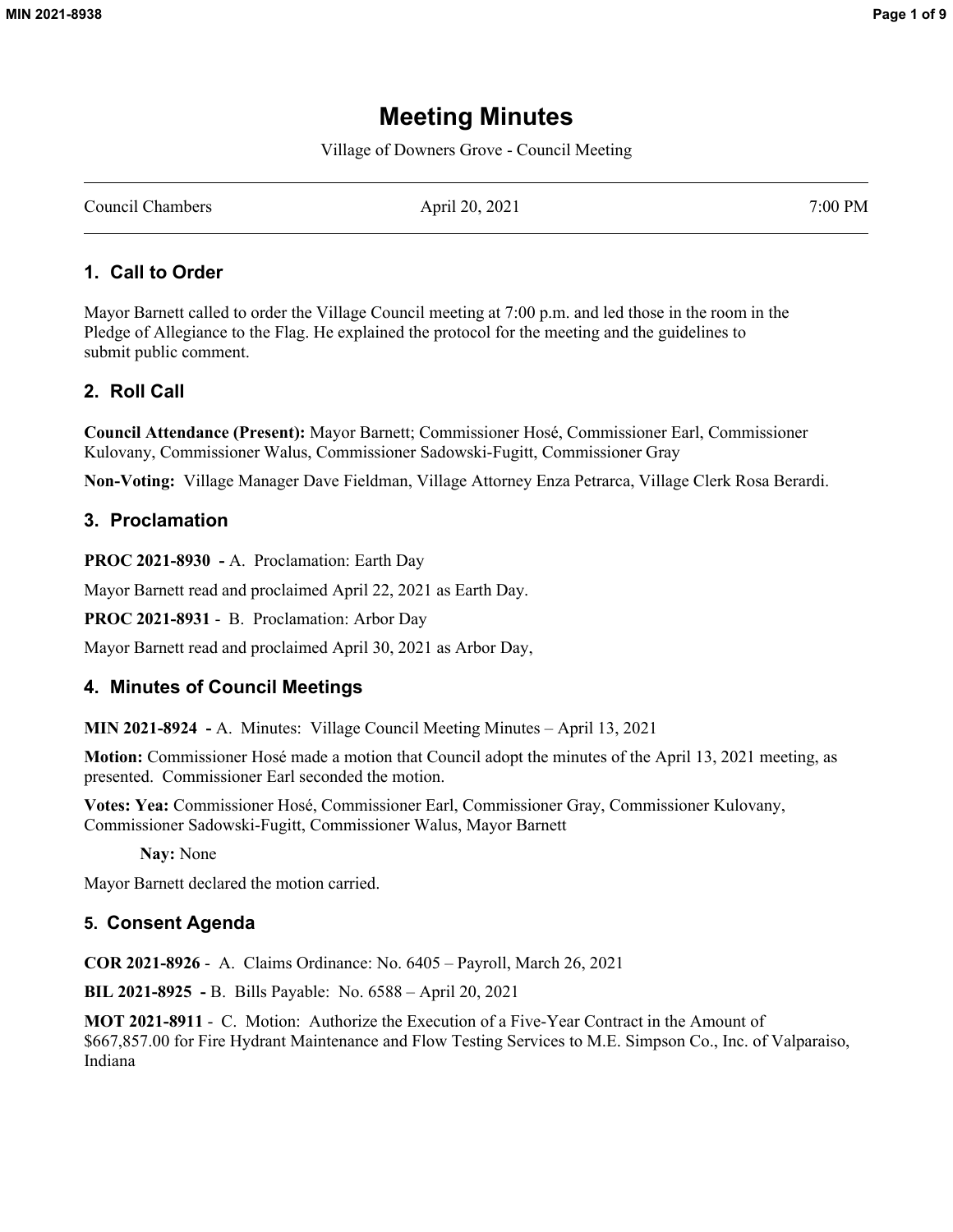**Summary**: This action authorizes the execution of a five-year contract in the amount of

\$667,857.00 for fire hydrant maintenance and flow testing services to M.E. Simpson Co., Inc. of Valparaiso, Indiana.

**RES 2021-8916** - D. Resolution: Approve an Agreement for a Two-Year Term with InfoSend of Downers Grove, Illinois for Utility Bill Printing and Mailing Services; Staff estimates that Annualized Costs under this Contract would be \$14,000.00

**Summary:** This action approves an agreement for a two-year term with InfoSend of Downers Grove, Illinois for utility bill printing and mailing services; staff estimates that Annualized Costs under this Contract would be \$14,000.00.

#### **A RESOLUTION APPROVING AN AGREEMENT FOR A TWO-YEAR TERM WITH INFOSEND OF DOWNERS GROVE, ILLINOIS FOR UTILITY BILL PRINTING AND MAILING SERVICES RES 2021- 29**

**RES 2021-8932** - E. Resolution: Authorize the Disposal of Certain Vehicles and Equipment Declared as Surplus Property Pursuant to Section 2.35 of the Municipal Code

**Summary**: This authorizes the disposal of certain vehicles and equipment declared as surplus property pursuant to Section 2.35 of the Municipal Code.

#### **A RESOLUTION AUTHORIZING THE DISPOSAL OF CERTAIN VEHICLES AND EQUIPMENT DECLARED AS SURPLUS PROPERTY PURSUANT TO SECTION 2.35 OF THE MUNICIPAL CODE RES 2021- 30**

**MOT 2021-8907** - F. Motion: Award a Contract to Strand Associates, Inc., in the amount of \$116,160.00, including a 10% Contingency, for Funding Assistance and Project Planning for the Illinois Environmental Protection Agency's (IEPA) Public Water Supply Loan Program (PWSLP)

**Summary:** This awards a contract to Strand Associates, Inc., in the amount of \$116,160.00, including a 10% Contingency, for funding assistance and project planning for the Illinois Environmental Protection Agency's (IEPA) Public Water Supply Loan Program (PWSLP).

**MIN 2021-8923 –** G. Minutes: Note Receipt of Boards \and Commissions Meeting Minutes

**Motion:** Commissioner Hosé moved that the Council adopt the Consent Agenda as presented. Commissioner Earl seconded the motion.

**Votes: Yea:** Commissioner Hosé, Commissioner Earl, Commissioner Gray, Commissioner Walus, Commissioner Kulovany, Commissioner Sadowski-Fugitt, Mayor Barnett

**Nay:** None

Mayor Barnett declared the motion carried unanimously.

# **6. Active Agenda**

**ORD 2021-8894** – A. Ordinance: Amendment to Ordinance No. 5831 and the Village of Downers Grove Budget for Fiscal Year 2020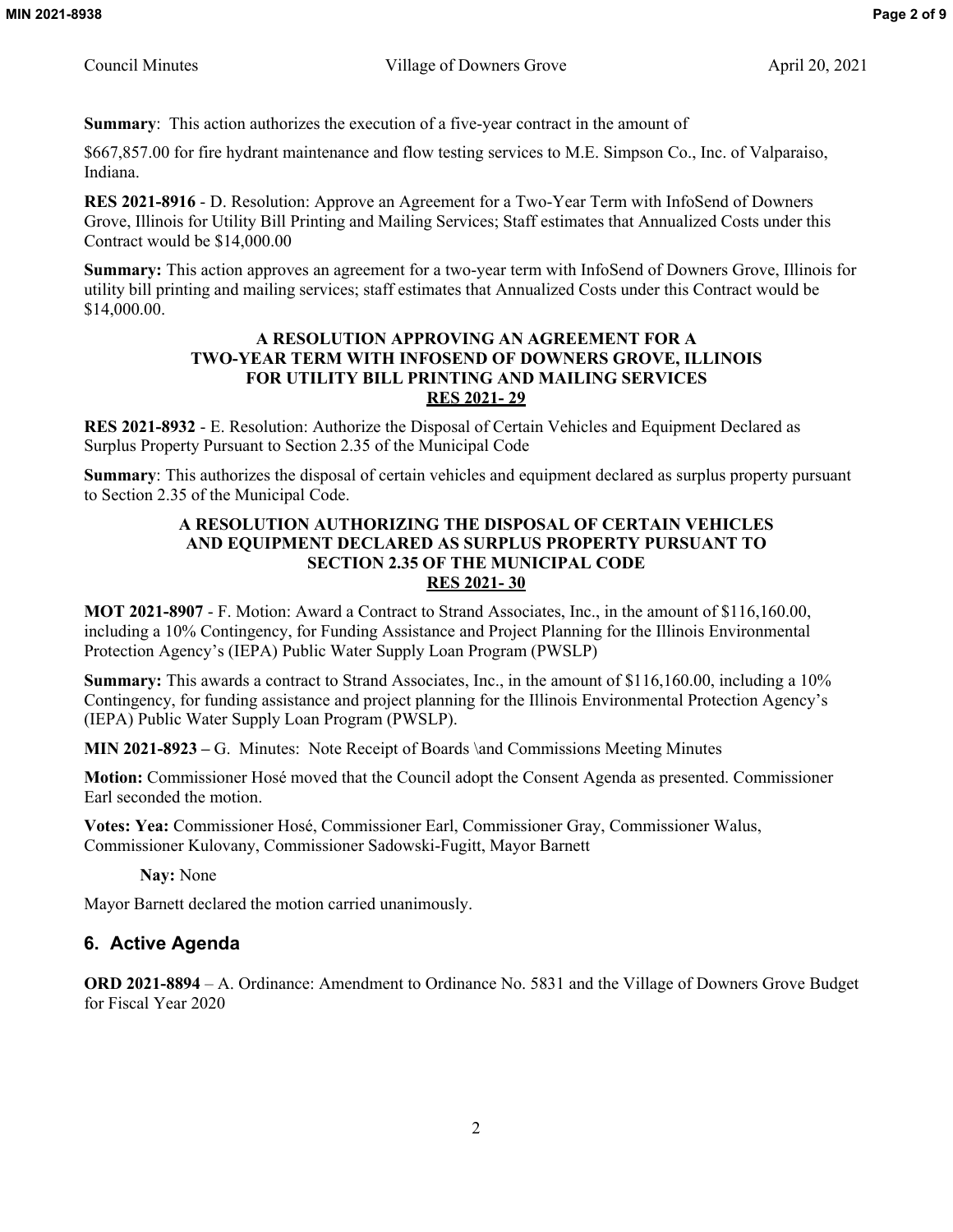#### **AN ORDINANCE AMENDING ORDINANCE NO. 5831 AND THE VILLAGE OF DOWNERS GROVE BUDGET FOR FISCAL YEAR 2020 ORDINANCE 5864**

**Motion:** Commissioner Hosé moved to adopt an amendment to Ordinance No. 5831 and the Village of Downers Grove Budget for Fiscal Year 2020 as presented. Commissioner Earl seconded the motion.

**Votes: Yea:** Commissioner Hosé, Commissioner Earl, Commissioner Gray, Commissioner Kulovany, Commissioner Sadowski-Fugitt, Commissioner Walus, Mayor Barnett

**Nay:** None

Mayor Barnett declared the motion carried unanimously.

**ORD 2021-8902** – B. Ordinance: Approve a Sales Tax Rebate Agreement with Downers Grove Imports, Ltd. d/b/a Pugi of Chicagoland

#### **AN ORDINANCE APPROVING A SALES TAX REBATE AGREEMENT WITH DOWNERS GROVE IMPORTS, LTD. D/B/A PUGI OF CHICAGOLAND ORDINANCE 5865**

**Motion**: Commissioner Hosé moved that the Council adopt a Sales Tax Rebate Agreement with Downers Grove Imports, Ltd. d/b/a Pugi of Chicagoland. Commissioner Earl seconded the motion.

**Votes: Yea:** Commissioner Hosé, Commissioner Earl, Commissioner Gray, Commissioner Kulovany, Commissioner Sadowski-Fugitt, Commissioner Walus, Mayor Barnett

**Nay:** None

Mayor Barnett declared the motion carried unanimously.

Deputy Village Manager, Mike Baker, summarized a Public Comment submitted online by resident, David Rose, consisting of a set of questions regarding Sales Tax Rebate Agreements. The questions were related to the information made available to the public on the Village website and the decision-making process that goes into the agreements. Mr. Baker indicated that Mr. Rose's questions would be included in the record of the Village Council meeting.

Commission Hosé thanked staff and Village Council for the discussion that went into last week's meeting. He apologized for missing last week's meeting due to a work conflict but stated that he is in support of the Sales Tax Rebate Agreement.

# **7. First Reading**

**ORD 2021-8928 –** A. Ordinance: Amendment to Ordinance No. 3996 to Modify the Compensation of the Mayor and the Village Council

**Summary:** Village Manager Dave Fieldman reminded this topic was touched upon briefly last week. The proposed ordinance increases the Mayor's salary to \$10,000/year effective upon the next swearing in of the Mayor for 2023 and increases the commissioners' salaries to \$5,000/year effective upon the next commissioners' elections and swearings-in in May 2023 and 2025. The ordinance annually adjusts the amounts in an amount equal to the typical raise for Village employees who are not subject to collective bargaining agreements.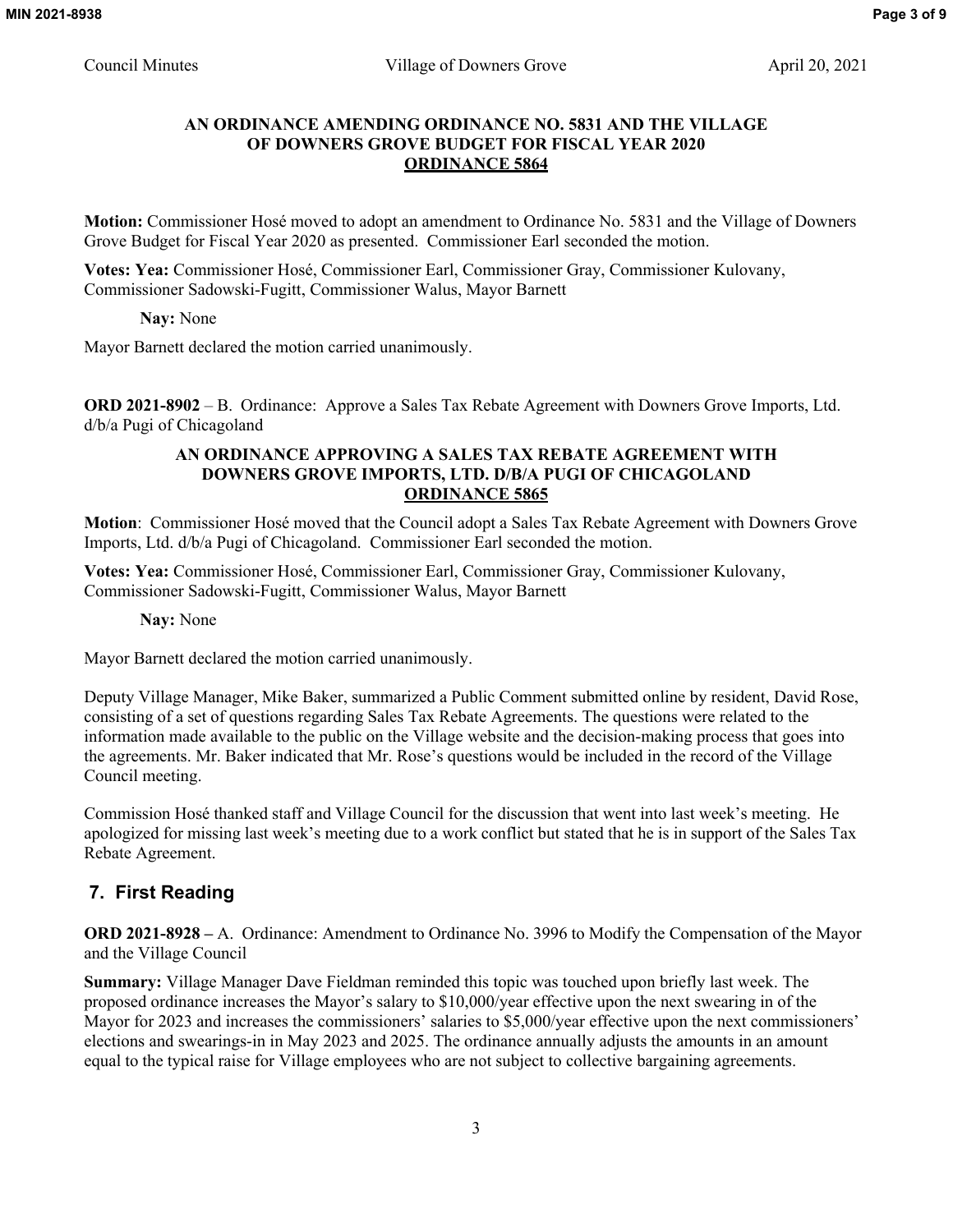Commissioner Earl said she brought this topic forward last week and believed it was necessary since there hasn't been an increase since the late 1990s. Commissioner Earl said to serve their community, the members of the Village Council can incur expenses such as hiring a babysitter. This increase would help pay for those types of expenses.

Mayor Barnett appreciated the topic being brought up and relayed that the salaries received are not because someone needs a job, it is structured in a way that does not appear that someone is giving themselves a raise unless residents re-elect them, and there is a cost to the service.

No questions were received from the audience.

# **8. Manager's Report**

# **9. Attorney's Report**

Pursuant to Section 2.5 of the Downers Grove Municipal Code, Village Attorney Enza Petrarca, reported the following were presented for Village Council consideration:

1. An Ordinance Providing for an Amendment to Ordinance No. 3996 to Modify the Compensation of the Mayor and the Village Council.

# **10. Public Comments**

Mr. Mike Baker returned to the podium to read public comments of a general nature that were submitted online. There was a comment submitted by resident, David Rose. He inquired if the Village had ever done social scientific research investigating the perception of non-white individuals living in the Chicago area outside the Village of Downers Grove? Specifically, do they view Downers Grove as a desirable place to live, shop, dine, etc.? If not, why not?

Mayor Barnett responded that the answer will have to be researched and provided in the future. He stated that the public comment would be entered into the meeting record.

# **11. Mayor and Council Member Reports**

Commissioner Kulovany recalled a post about volcano mulching and its detriment to young trees. He explained the mulch should surround the tree trunk in a donut form, leaving mulch away from the trunk, so as not to suffocateit. Relating to that, some 900 trees will be planted in the Village and he wanted the residents to ensure that the trees are mulched correctly.

Commissioner Sadowski-Fugitt announced the Grove Foundation will be sponsoring its "Country in the Park" on May 1, 2021 at the Downers Grove Museum. The event is free but registration is required for social distancing.

Commissioner Walus asked everyone to continue to keep the Busy Bee bakery family (Chuck Kalousek) in their thoughts and prayers. For those who do not have internet access and connot contribute to the Go Fund Me, they can donate by cash or check at Bank Financial on Main Street.

Commissioner Gray extended appreciation to Mike, Enza and Dave (and their staff) for their assistance in running the Village properly. He also thanked his fellow Commissioners for coming together at the right time to handle the issues that they did over the past year; comparing every member of Village Council to puzzle pieces and stating that those puzzle pieces came together at the right time to handle the situations they had brought before them over the past year. He said he hoped something he said in his two years on the Village Council resonated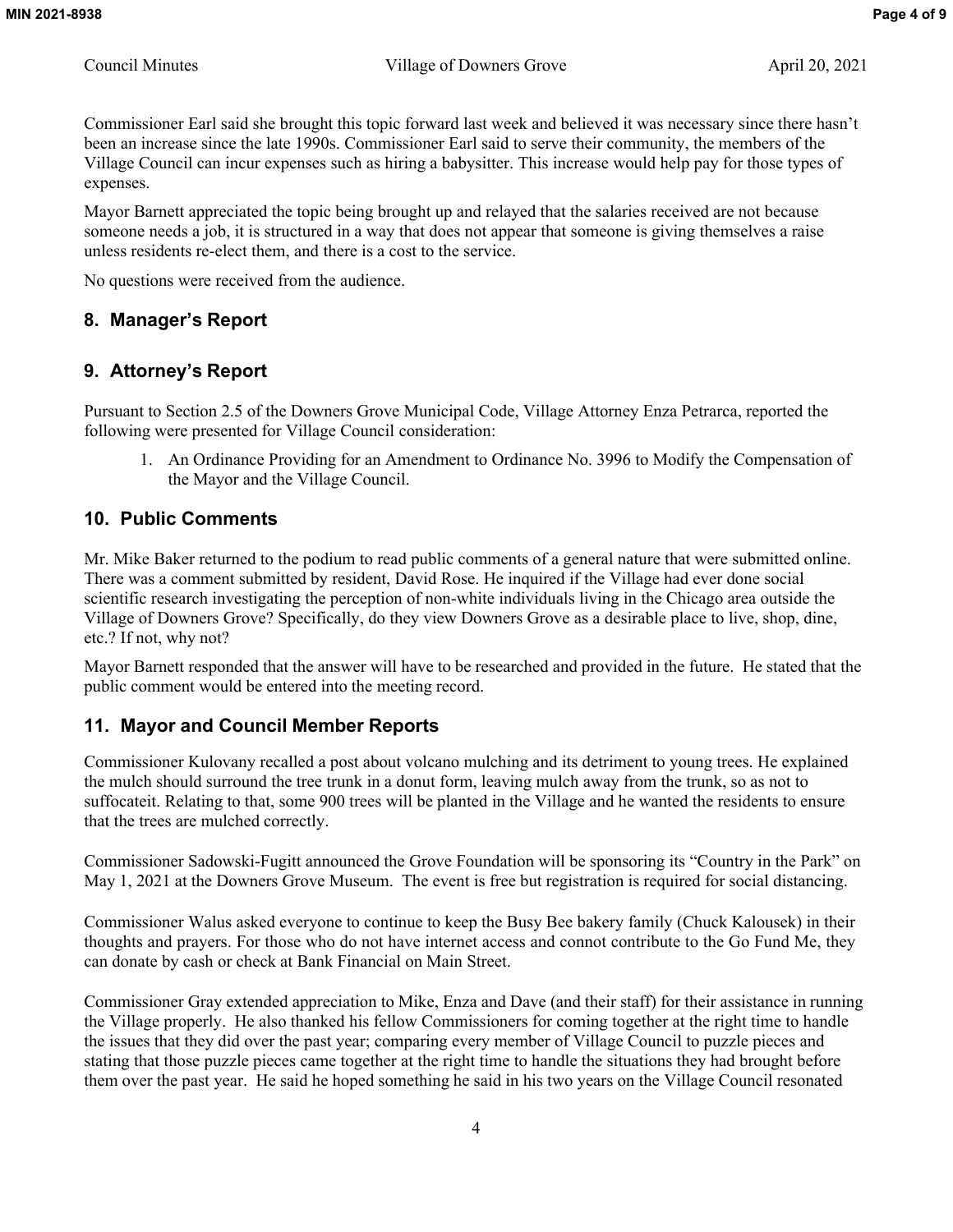with everyone. He plans to continue to be involved in the Village's diversity, equity and inclusion matters and in Community Development matters. He stated he would continue to assist the school district with entrepreneurship programming. He thanked everyone for the opportunity to serve the Village and "loved every minute of it."

Commissioner Earl announced the Village's Native Tree and Shrub Sale is online at [www.downers.us](http://www.downers.us/). Orders can be picked up on June 3rd from 2:00 pm to 6:00 pm at Public Works Department.

Commissioner Hosé stated that as someone that has worked within the legal system for a large number of years, he was relieved that it functioned properly today (referring to national events).

# **12. Recognition of Commissioner Earl and Commissioner Gray**

Mayor Barnett discussed tonight's meeting is the last meeting for Commissioners Marge Earl and Cavanaugh Gray. He proceeded to recognize the work done by the two Commissioners and to thank them. He stated that because of COVID the proper sendoff couldn't happen with cake, refreshments and a public gathering. Mayor Barnett thanked the Gray and Earl families for sharing their family members with the Village. Mayor Barnett stated that words to explain Commissioner Gray are "insight" and "thoughtful".

Mayor Barnett extended his appreciation to Commissioner Gray for his entrepreneurial leadership and social perspectives. Stating that Commissioner Gray explained things in thoughtful and insightful ways for the betterment of the Villag.. He appreciated his professional and educational background and for bringing that experience to the Village. Mayor Barnett stated he agreed with Commissioner Gray's comparison of Council members to puzzle pieces; the Village Council consisted of 7 unique puzzle pieces. The Mayor stated that Cavanaugh has a way of leading rather than pushing and helping others to see around their blind spots. From the COVID pandemic to racial injustice, 2020 was not what any of us expected would happen back in 2019. Commissioner Gray's willing heart and ability to help others see things differently was a blessing to all. Mayor Barnett thanked Commissioner Gray for his service and wished him nothing but the best moving forward.

Commissioner Hosé thanked Commissioner Gray for his service and for always making him think. He said Commissioner Gray's perspective on matters was unique and always made Commissioner Hosé reexamine what his stance was. The Council and Village are better because of Commissioner Gray's services.

Commissioner Earl said that Commissioner Gray brought fresh eyes to the Council. He brought a new way of looking at things that will make the whole community better. She said for her what resonated was a comment Commissioner Gray made. He said losing the peace and quiet in his home would not serving him or anyone else well. Commissioner Earl said that hit home for her, as things at her house and with those around her were changing. That is a part of the reason that she too is ending her service on the Village Council. She said she is confident someone else can learn the job and do the job as Commissioner just as well as she can. She thanked Commissioner Gray for always putting things into perspective.

Commissioner Walus stated that the Village Council is like a club that only brave people can join; no one understands it except those that have served. She said that Commissioner Gray is a "worldly type of intelligent" because of his knowledge and life experiences. She stated Commissioner Gray has challenged her personally to look at things from different angles/perspectives and have discussions that were not always in her comfort zone. She said she will continue to learn about things that Commissioner Gray is passionate about. Commissioner Walus said it was an honor to serve with Commissioner Gray.

Commissioner Sadowski-Fugitt stated it was an honor to get to know Commissioner Gray. She said with him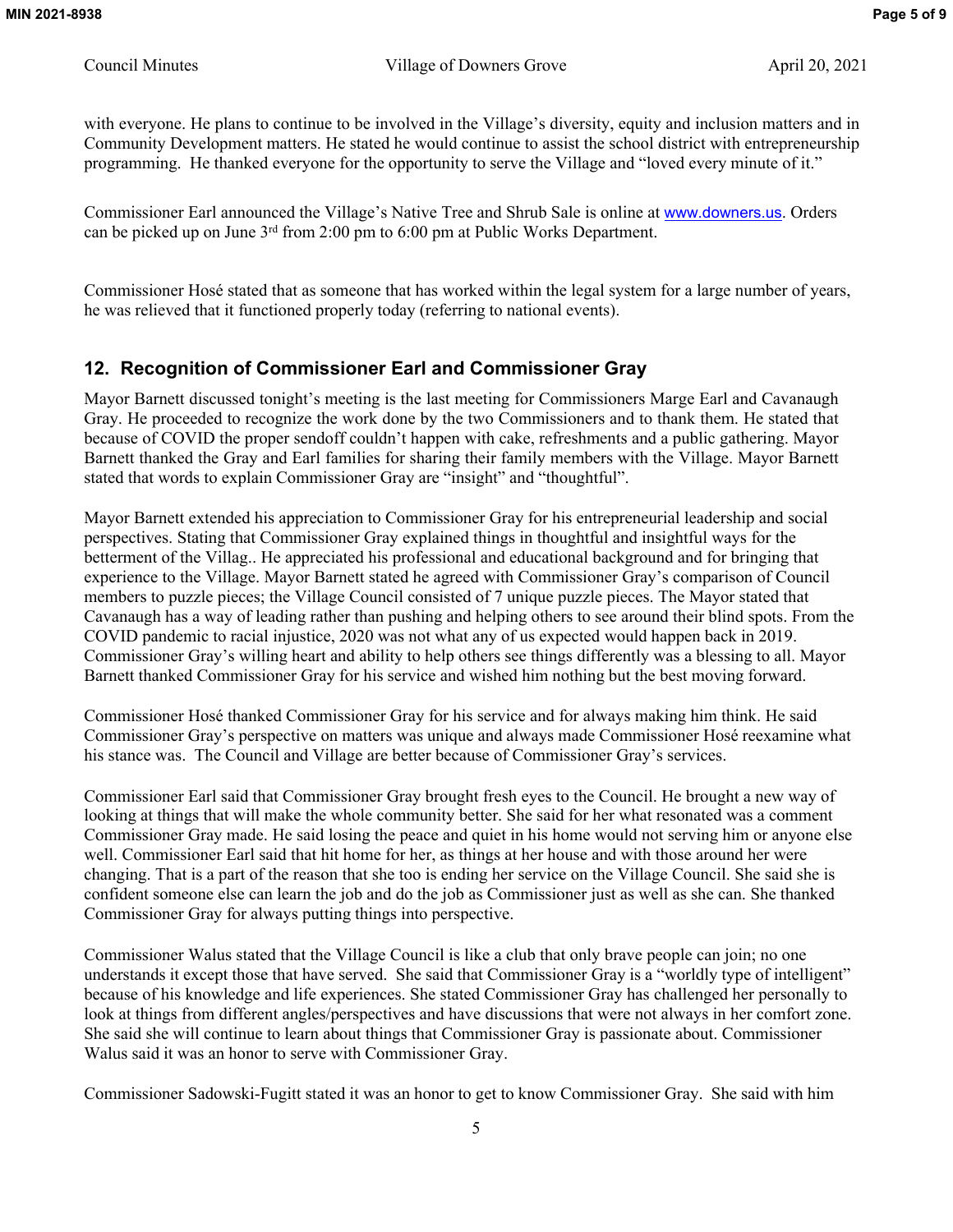stating things that make people uncomfortable is what makes everyone challenge themselves. She hopes their friendship continues. She said he has held himself with more grace than anyone else can ever muster. She hopes he enjoys his family and does things that he loves with his time. She hopes the group can continue to work together again in a different way.

Commissioner Kulovany stated that he met Commissioner Gray when he came to the Village Council two years ago. He is very thoughtful and has brought and shared his world of knowledge about entrepreneurship to the Village. He cares about his family and the Village deeply. Commissioner Kulovany said he's enjoyed their time serving together and Commissioner Gray served his community in an honorable way with distinction. He wished him luck with his endeavors moving forward.

Village Communications Director, Doug Koslowski, presented Commissioners Gray with an award and personalized street sign to commemorate his service with the Village.

Commissioner Gray extended his appreciation for serving on the Council and looked forward to serving in the Community again.

Mayor Barnett expressed his appreciation to Commissioner Earl for her stewardship and for being selfless. He shared the number of roles Commissioner Earl served before becoming a member of Village Council in 2016: as a member and Chairman of the Zoning Board of Appeals; member of the Comprehensive Planning Ad Hoc Committee and Ad hoc Housing Committee. He highlighted her achievements: her involvement in the historic landmarking of 23 buildings; creating the Belmont Pollinator Garden at the Belmont underpass; she served on the Comprehensive Plan Committee and Ad hoc Committee; she was a member of the Downtown Planning & Rezoning group; she assisted with crafting new regulations to minimize stormwater run-off; she supported the reinstatement of the High School Peer Jury Restore Justice Program; she was involved in preserving/protecting trees near construction. Mayor Barnett personally thanked Commissioner Earl for serving the Community first and for being selfless.

Commissioner Hosé stated that he has known Commissioner Earl since he arrived at the Village. He spoke of her dedication to the Village and her service and volunteering. He doesn't know anyone that is as dedicated to the Village; consistently being at boards and commission meetings, whether she was a member or not, always making sure the Village is thoughtful. She loves the work and the joy she feels has shown itself; he will miss it. He thanked her for all she's done and all she will do for the Village, because he knows she won't go anywhere.

Commission Gray stated that Commissioner Earl took him under her wing when he became a Commissioner. He said her approach to policy issues and commitment to the Community is what stands out to him. He commented about how he and Commissioner Earl spent time together after Village Council meetings; he will miss that.

Commissioner Walus said that in 2016 she interviewed for a Village Council seat and lost to Commissioner Earl. She learned about how Commissioner Earl was involved in so many boards and commissioners over the years and understood why she had lost to Commissioner Earl. Commissioner Walus said that a few weeks later another seat became available and Commissioner Earl interviewed her. Commissioner Walus was appointed; this is when she got to know Commissioner Earl. She said that even with their different personalities, they have challenged each other to think about things differently. Commissioner Walus stated that Commissioner Earl is very intelligent, kind and selfless. She said that she will miss Commissioner Earl's knowledge, candor and friendship. She knows this is not a goodbye, but rather, I'll see you later.

Commissioner Sadowski-Fugitt said that Commission Earl took her under her wing and gave her comfort during her campaign for Village Council and after. Having a similar personality, she understands how hard it has been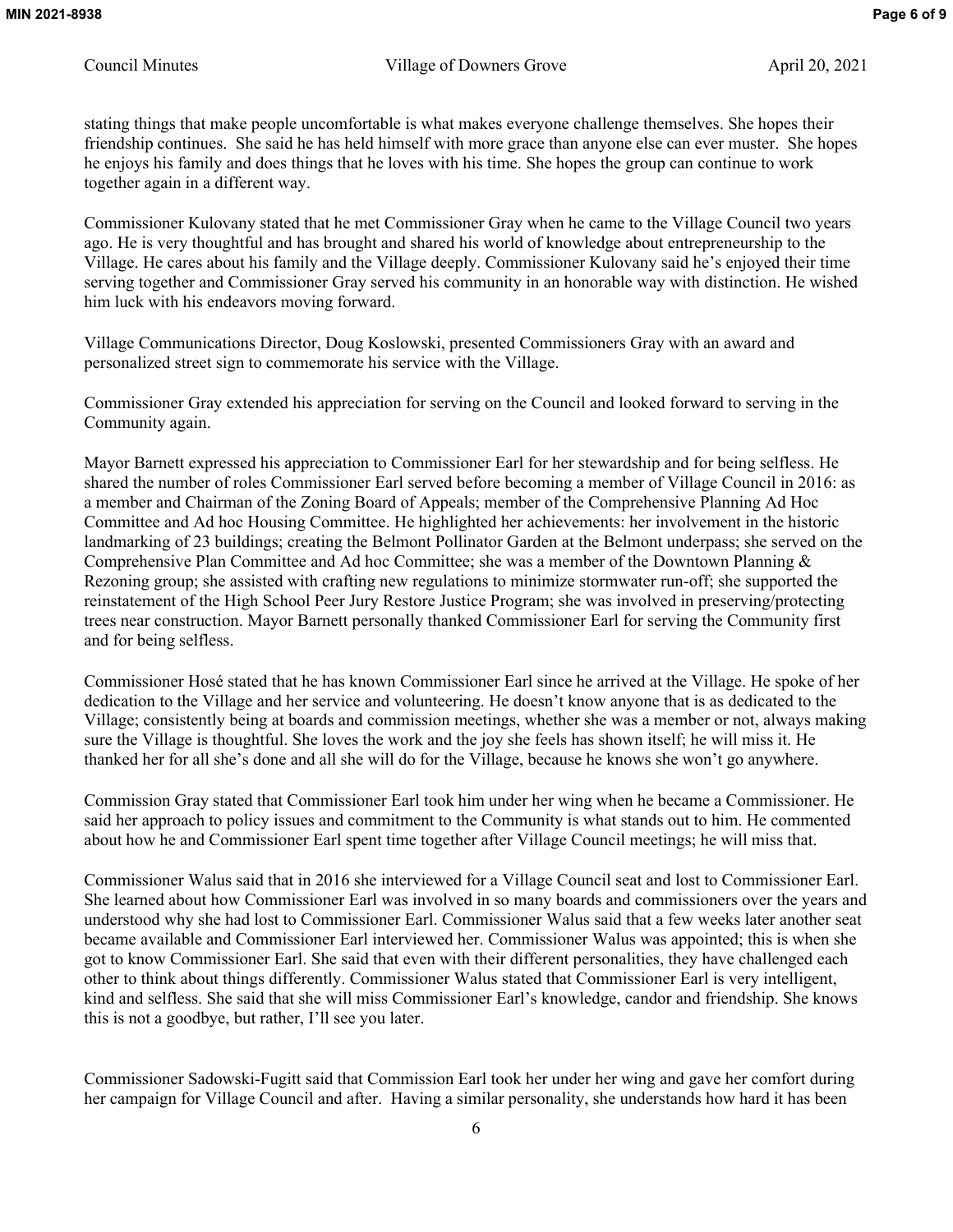for Commissioner Earl to put herself out there. She said she will miss Commissioner Earl because she is one of the kindest and most thoughtful people she has ever met. She will miss their deep conversations. Commissioner Sadowski-Fugitt said she hopes this is not goodbye.

Commissioner Kulovany met Commissioner Earl in 2015 when they were both in the audience at a Village Council meeting. It was then that he also found out that not only would she attend every Village Council meeting moving forward, but also that she had attended every meeting for the 9 years before that. He spoke of the many boards and commissions she volunteered on. He spoke of her expertise and passion for Village matters. He said he served the Village and volunteered his time with Commissioner Earl before their time on the Village Council together and she has the biggest heart. He told her that her service and institutional knowledge will be missed. He said it's been an honor serving with her and having her as a friend.

Mr. Koslowski presented Commissioner Earl with an award and personalized street sign to commemorate her service with the Village.

Commissioner Earl stated that COVID has taken a toll on her because of all that has been happening around her. She stated that when her fellow Commissioner became ill, she decided not to campaign. She said she put it in god's hands and is at peace with not continuing on the Village Council. She has confidence in the newly elected Commissioners and will go back to sitting in the audience at Village Council meetings. She said it's been difficult as an introvert to be front and center; she wants to keep giving back to the Village, just from a different seat. She enjoyed her time serving the Village and will still be around in other capacities.

Mayor Barnett invited the public to speak. None came forward.

Mayor Barnett hoped that what the public saw tonight was encouraging to them. He closed the meeting by stating that this is how the Village of Downers Grove operates; it is people doing their best for the Village. Two Village servants gave themselves to the Village and two more are coming in. Everyone should have a lot of confidence in the Village of Downers Grove.

Mayor Barnett asked for a motion to adjourn the meeting.

**Motion:** Commissioner Hosé made a motion to adjourn the meeting. Commissioner Earl seconded the motion.

**Votes: Aye**: Commissioner Hosé, Commissioner Earl, Commissioner Gray, Commissioner Walus, Commissioner Kulovany, Commissioner Sadowski-Fugitt, Mayor Barnett

**Nay**: None

Mayor Barnett declared the motion carried and the meeting adjourned at 8:00 p.m.

Respectfully submitted, Rosa Berardi Village Clerk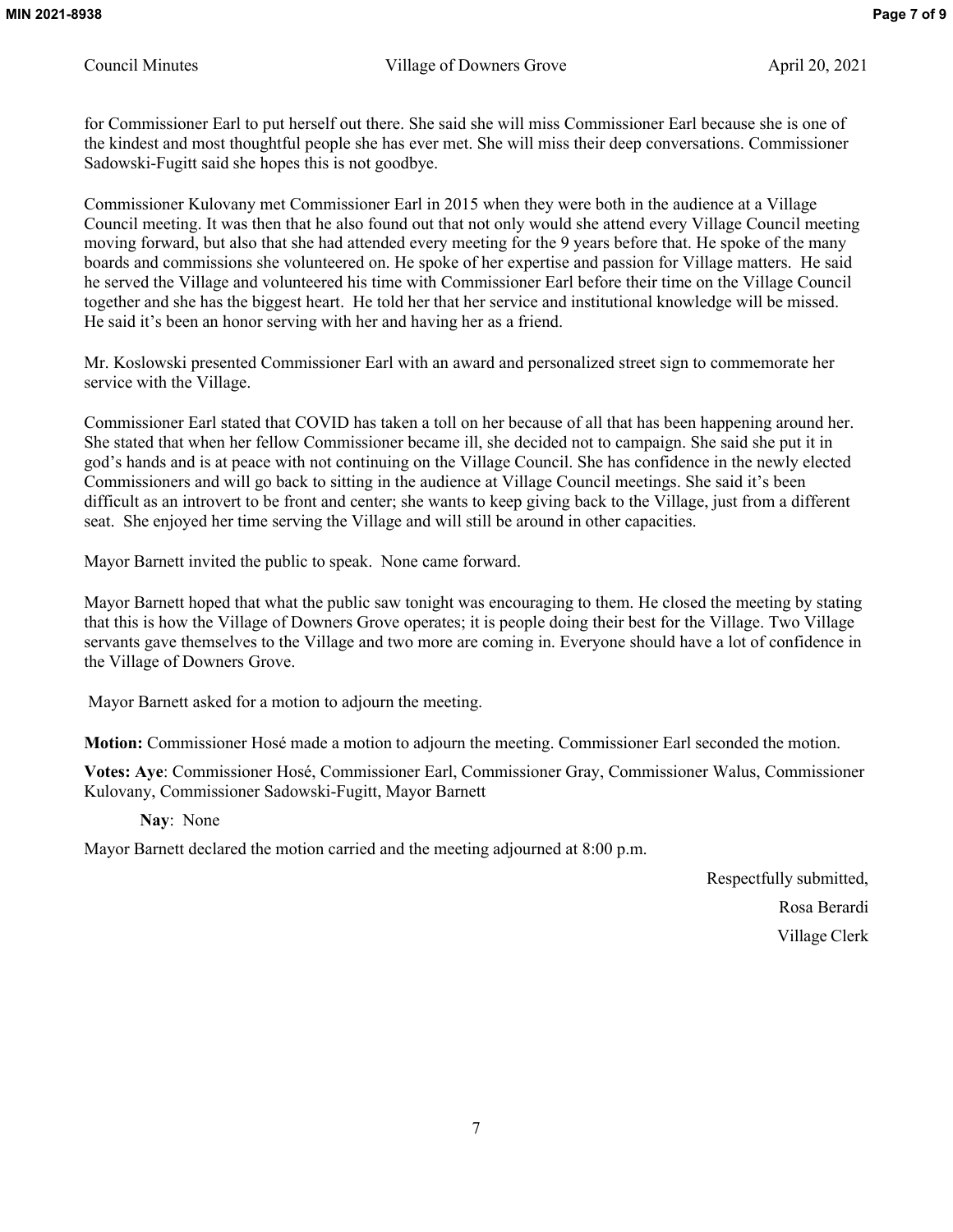———

2 remarks submitted by David Rose

1."In the village's annual budget report, do the numbers reported for sales tax revenue include or exclude amounts rebated to business(es)? For example, if a business generates 100k in sales tax revenue but the village rebates 40k to the business, is the amount reported in the budget 100k or 60k?

Relative to the total amount of sales tax revenue accruing (after rebates) to the village, what percentage of the total is generated by each of the top four categories of retail businesses generating sales tax?

For each new car dealership within the village, please indicate if the village has/does not have a sales tax revenue rebate (STRR) agreement with it. Please include the duration of the agreement, the date at which the current agreement ends, and whether the current agreement continues a prior such agreement.

Has the village ever turned down or been unable to agree to terms with a new car dealership wanting to revise/renew an STRR agreement, given the company's desire to have the village help defray its capital investment (or other) costs? If the answer is 'yes,' please elaborate.

Inferring from a prior instance when the village renewed an STRR agreement with Luxury Motors, what clause(s) does the village include in an agreement to ensure 'good civic behavior' on the part of the enterprise? Under what circumstances are such clauses included/not included in an agreement? In which instances have they worked to the desired end? In which have they not?

Please list the names of all other companies with whom DG has an STRR agreement at the present time. Please include the duration of the agreement, the date at which the current agreement ends, and whether the current agreement continues a prior such agreement.

What percentage of sales tax revenue accruing to the village is related to an STRR agreement? What is the trend in this percentage over the last 20 years?

Please indicate the amount of tax paid by each entity above in the last reporting year, and the projected annual amounts to be paid each year through to the first year after the agreement ends.

Please list the names of entities with whom DG has a property tax abatement agreement of any kind, including those affected by a TIF. Please include the duration of the agreement and the date at which the current agreement ends.